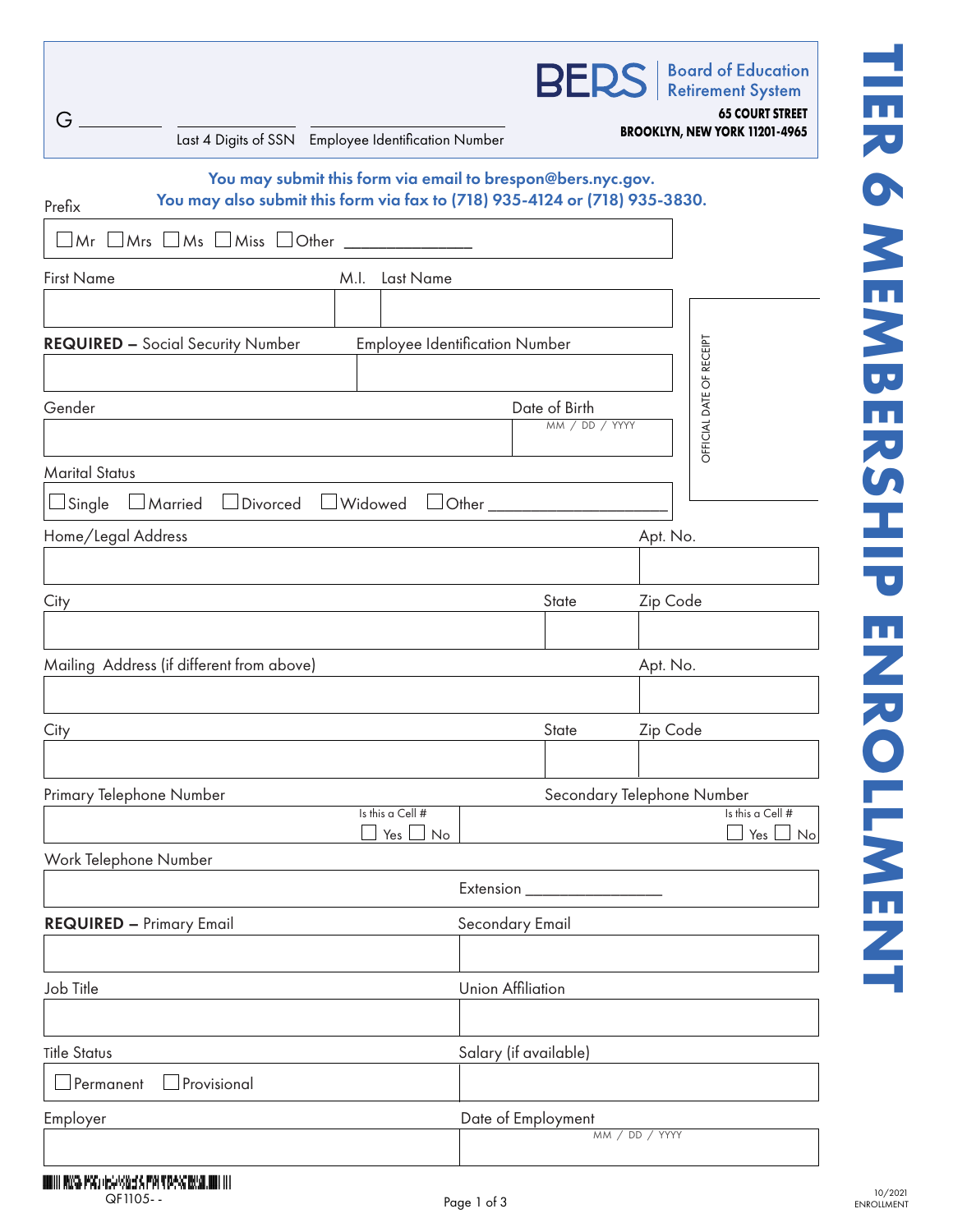**BEDS Retirement System 65 COURT STREET BROOKLYN, NEW YORK 11201-4965**

**Board of Education** 

Last 4 Digits of SSN

Employee Identification Number

## PLEASE COMPLETE THIS SECTION

In the event of accidental, work-related death, an Accidental Death Benefit annuity may be payable to your "eligible beneficiary" as defined under New York State Retirement and Social Security Law Section 601(d). This annuity paid to your eligible beneficiary would supersede any other QPP benefits payable to your designated beneficiaries.

Under the applicable law, your eligible beneficiary will be, in order of precedence:

- 1. Your surviving spouse, as long as they have not renounced survivorship rights in a separation agreement, until remarriage; or
- 2. Your surviving children, until age twenty-five; or
- 3. Your dependent parents, determined under regulations BERS; or
- 4. Any other person who qualified as a dependent on your final federal income tax return or the return you filed in the year immediately preceding the year of death, until such person reaches twenty-one years of age; or
- 5. Your designated beneficiary/ies.

 $G$ .

Be sure to inform BERS of any marital status changes so that your records will be current.

PLEASE NOTE: the above information does not pertain to Tax Deferred Annuity death benefit designations.

| Name of Spouse | Date of Birth    |
|----------------|------------------|
|                | MM / DD / YYYY   |
|                | Date of Marriage |
|                | MM / DD / YYYY   |
| Name of Child  | Date of Birth    |
|                | MM / DD / YYYY   |
| Name of Child  | Date of Birth    |
|                | MM / DD / YYYY   |
| Name of Child  | Date of Birth    |
|                | MM / DD / YYYY   |
| Name of Child  | Date of Birth    |
|                | MM / DD / YYYY   |
| Name of Father | Date of Birth    |
|                | MM / DD / YYYY   |
| Name of Mother | Date of Birth    |
|                | MM / DD / YYYY   |